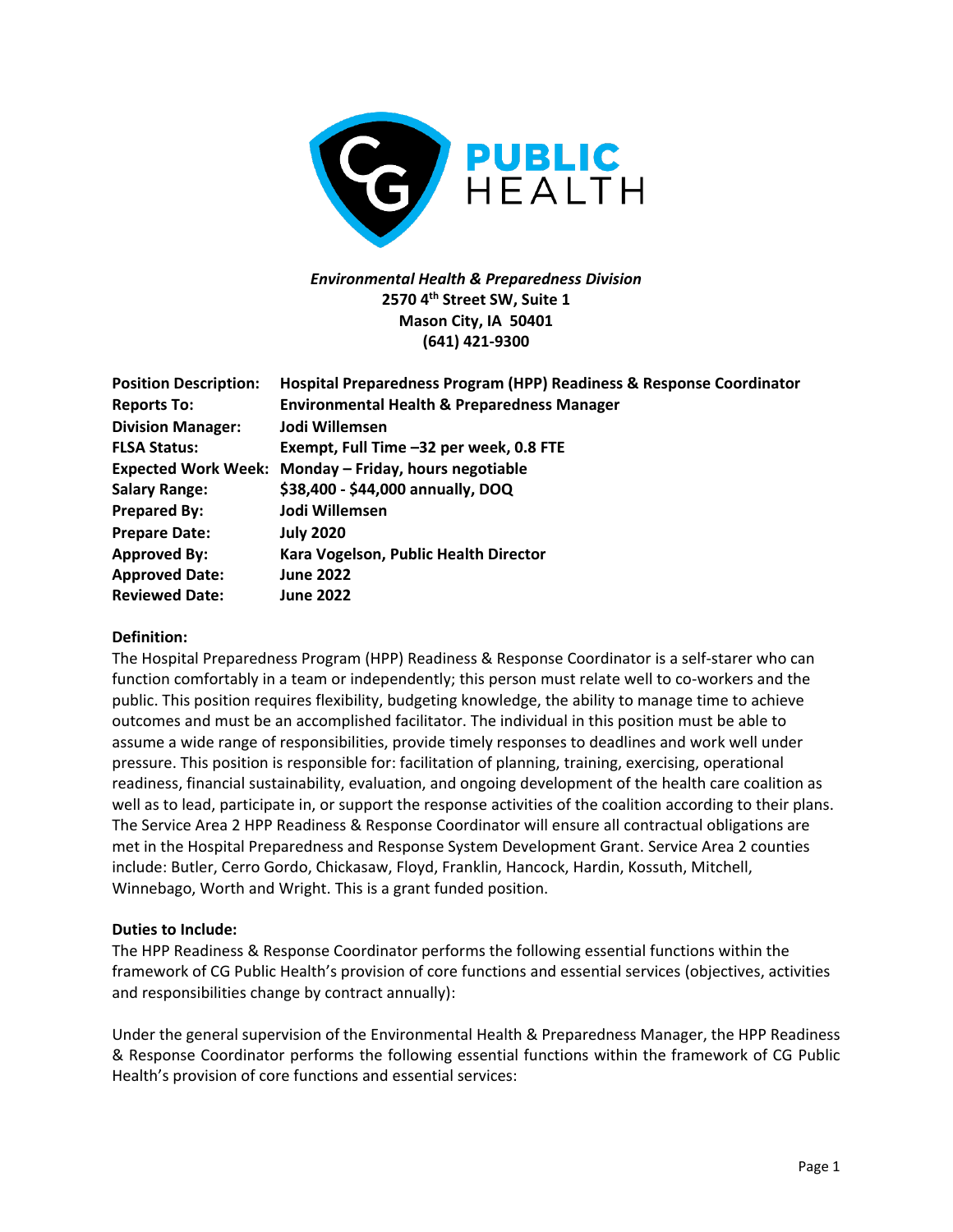### **Responsibilities:**

- 1. Grant coordination to include the following:
	- Engage identified representatives of Service Area 2 hospitals to ensure Hospital Preparedness Program grant objectives & activities are being met.
	- Provide technical assistance to healthcare coalition members:
		- Development of hospital workplans and objectives.
		- Provide guidance on budgets, progress reports, use of funds, and workplans for hospital participants.
	- Manage the Service Area 2 hospital preparedness program budget.
	- Vet and submit spending pre-approval requests.
	- Strengthen partnerships between hospitals in the area of emergency planning & response.
	- Complete a Hazard Vulnerability Assessment with area hospitals to determine highest ranking threats in the area. Develop a training and exercise plan to focus on these areas.
	- Assist hospitals in managing resource availability in a web-based resource management & communication tool. Track what resources each hospital has and could share during an emergency.
	- Coordinate efforts with the Service Area Clinical Advisor to develop, update and implement emergency planning for hospitals.
	- Create exercise scenarios to be used by hospitals to practice emergency response. Evaluate exercises and provide feedback to hospital staff utilizing HSEEP standards.
	- Work with hospitals to determine training needs. Schedule trainers, secure training locations, and maintain registration processes (training should focus on highest ranking hazard vulnerabilities identified for the service area).
	- Schedule service area-wide training to efficiently manage agency specific budgets.
	- Ensure service area hospitals have access to and are responding to test alerts sent by the Iowa Health Alert Network.
	- Host Zoom calls, face-to-face meetings or workgroups to develop, review and update Service Area 2 Emergency response plans.
	- Ensure hospitals have emergency response roles filled and staff are trained in National Incident Management courses required by the state. Collect NIMS training certificates and provide to the state for review.
	- Schedule monthly service area meetings between hospitals in Service Area 2 (virtual and/or face-to-face). Reserve meeting space, develop agendas and coordinate meeting minutes.
	- Assist hospitals with completing of monthly vouching to the Hospital Preparedness Program grant.
	- Collect data from hospital partners for contractual reports.
	- Meet with state coalition coordinators monthly.
	- Maintain the Service Area 2 preparedness website.
	- Work with the Hospital Readiness & Response Coordinator to develop regional plans, hold trainings, workgroups and meetings, and exercise preparedness & response plans.
- 2. System development coordination/assistance to include the following:
	- Lead and coordinate efforts with hospitals in the service area to identify gaps and critical linkages between the systems that improve system development efforts.
	- Work with service area hospitals to expand the trauma system ability and capacity to respond to mass casualty incidents in an all-hazards approach.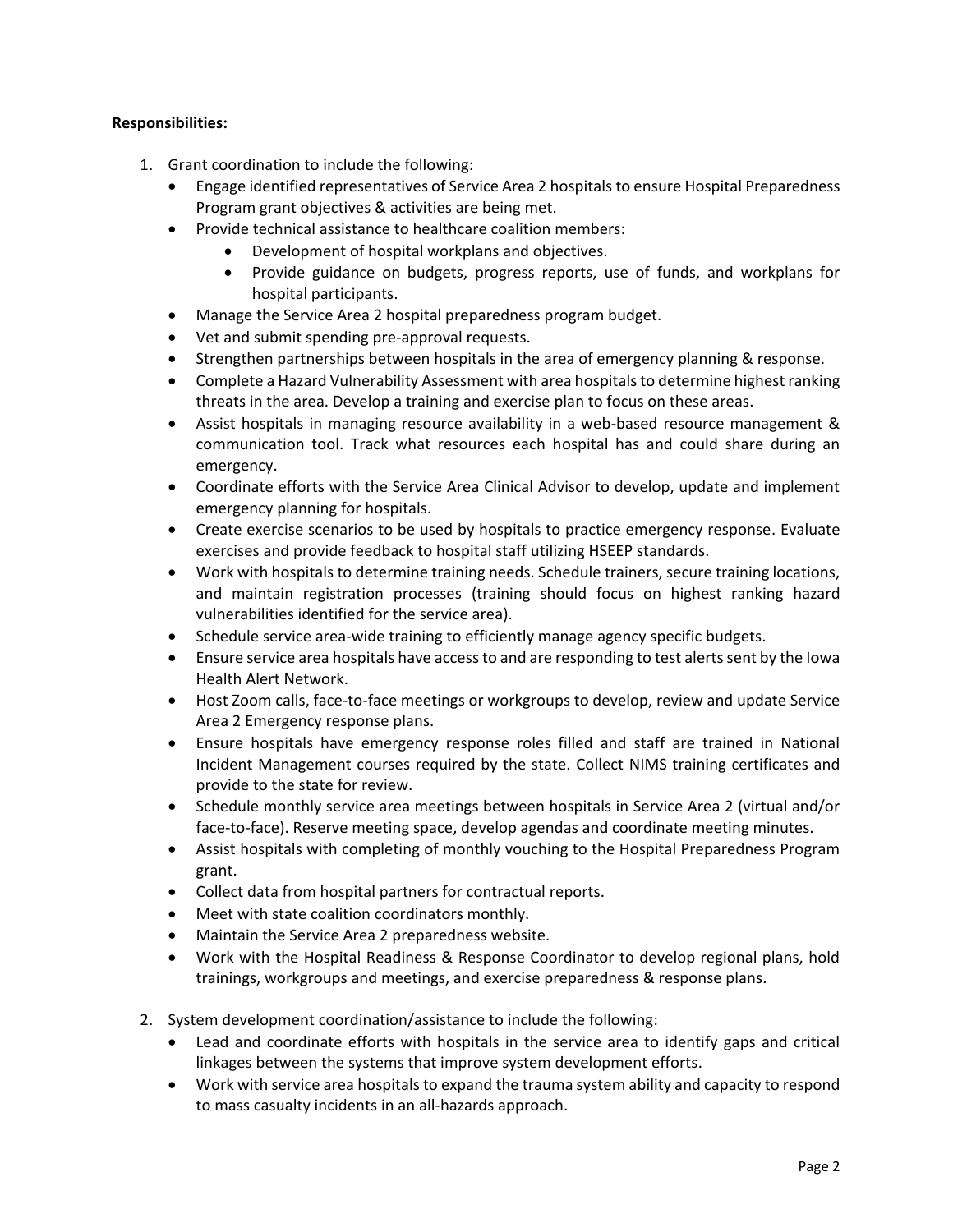- Assist hospitals in completing performance improvement processes to identify and correct systemic personnel deficiencies within and across the respective systems.
- Bring together hospitals, EMS and public health to identify special at-risk populations, and develop strategies to fill gaps identified in responding to this population.
- 3. Support overall Hospital Preparedness Program activities:
	- Complete required forms and reports according to protocols and standards as needed.
	- Work with finance staff to answer questions related to revenue and expenses related to the Service Area 2 contract.
	- Sustain an effective knowledge base of current State of Iowa preparedness plans, programs, policies and priorities.
	- Identify and track all National Incident Management System training needed and completed to meet Service Area 2 requirements.
	- Serve as primary liaison to the Service Area 2 steering committee, the Iowa Department of Public Health and other state and local response partners.
	- Assist the division manager in preparing Board of Health quarterly and annual reports.
	- Attend regularly scheduled regional and state meetings and workshops to remain updated on changing emergency preparedness issues.
	- Serve on various community committees and task forces.
	- Accepts off-site and off-hours assignments.
	- Follows various policies such as completing daily time studies, confidentiality, attending staff meetings, personnel policies etc.
	- Cooperates with other health department personnel.
	- Represent Service Area 2 in a professional manner.
	- Perform other duties as required or assigned.
- 4. Sustain an effective knowledge of the department's public health preparedness and response plan.
	- Review appropriate plans & train for emergency response roles(s).
	- In times of response, fully participate in all assigned roles to respond to health emergencies (this may include duties in the Regional Medical Coordination Center and miscellaneous duties in Service Area 2).
	- Assist with reporting and documenting emergency response activities.
	- Assist in the public health call center as needed during emergency situations.
	- Assist with review and timely updates to the All-Hazards Emergency Response Plan.
	- Participates in emergency preparedness trainings and exercises.

### **Education and Experience Required:**

Graduation from an accredited four (4) year college or university with a Bachelor's degree in emergency services, healthcare management, natural sciences or related field and two (2) year's work experience in hospitals, public health or emergency services;

### **OR**

Graduation from an accredited college or university with an Associate's degree in emergency services, healthcare management, natural sciences or related field and at least four (4) years of work experience in hospitals, public health or emergency services; **OR:**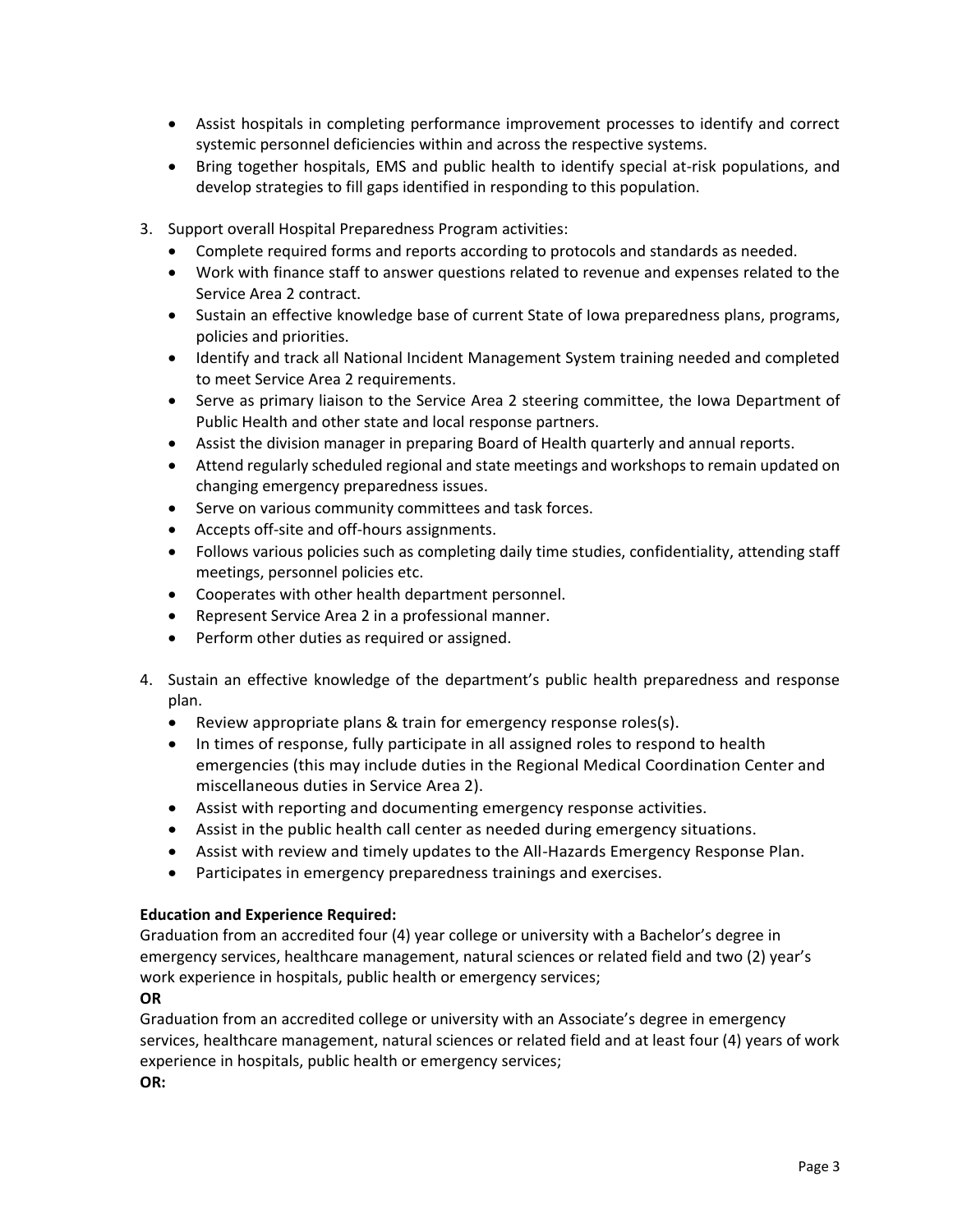An equivalent combination of education and experience as contained within the parameters of (1) and (2) above.

ASPR developed four Health Care Preparedness & Response Capabilities to describe the high-level objectives that the health care delivery system and health care coalitions, including acute care hospitals, EMS, emergency management agencies and public health agencies, should undertake to prepare for, respond to, and recover from emergencies. The four healthcare preparedness & response capabilities in which this position will function under are: *Foundation for Health Care & Medical Readiness, Health Care & Medical Response Coordination, Continuity of Health Care Service Delivery, and Medical Surge.* 

### **Hospital Preparedness:**

Ability to gain knowledge of public health, EMS and hospital preparedness issues. Knowledge of the Incident Command System and National Incident Management System. Must achieve NIMS competency training compliancy. Employee will report to public health for emergency response as requested by the health director.

## **Training/Continuing Education Requirements:**

- As approved by the Service Manager, must attend 16 contact hours annually of county funded continuing education from any State of Iowa or environmental health related association.
- Homeland Security and Exercise Evaluation Program (HSEEP)
- Completion of National Incident Management System's (NIMS) trainings: IS-100, IS-200, IS-700 & IS-800.
- Public Information Officer (introductory level).
- Other hospital preparedness program training as offered.
- Attend hospital preparedness program & other preparedness conferences as offered.

### **Licensure Requirements:**

• None required.

### **Optional Licensure Incentives:**

• Any approved licensure or certification listed per CG Public Health Personnel Policy Manual.

### **Physical Requirements:**

• This position requires the employee to constantly stand, walk, use hands to finger, handle or feel, stoop, kneel, crouch, or crawl, and to talk or hear. Position may exert up to 10 pounds of force occasionally (up to 1/3 of the time) and/or exert a negligible amount of force frequently (from 1/3 to 2/3 of the time) to lift, carry, push, pull or otherwise move objects, including the human body. Position involves sitting most of the time but may involve walking or standing for brief periods of time. Frequently will reach with hands or arms. Employee will occasionally be required to carry or lift up to 50 pounds and will frequently carry or lift up to 35 pounds. Employee will occasionally sit, climb, balance, taste, or smell. The individual will be required to have corrected 20/40 vision, close vision, distance vision, color vision, peripheral vision, depth vision, and ability to adjust focus.

### **Special Requirements:**

• Ability to obtain automobile insurance if personal vehicle is ever used for county business